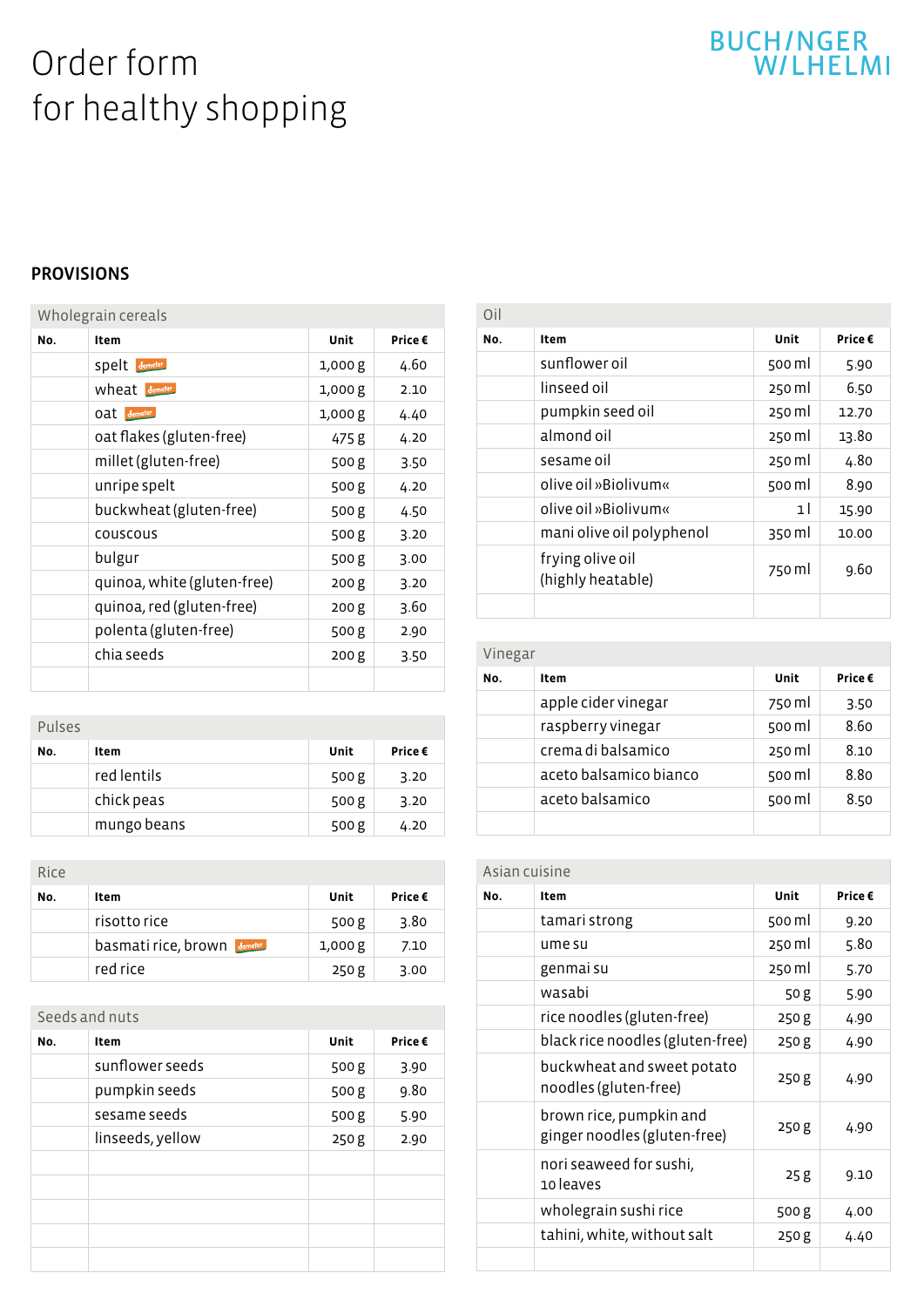| Pesto |                         |                  |      |  |  |
|-------|-------------------------|------------------|------|--|--|
| No.   | Unit<br>Price €<br>Item |                  |      |  |  |
|       | pesto »Toscano«         | 180 <sub>g</sub> | 5.10 |  |  |
|       | pesto »Vegan«           | 180 <sub>g</sub> | 5.90 |  |  |
|       | pesto »Arrabiata«       | 130 g            | 4.30 |  |  |
|       | pesto »Rosso«           | 130 g            | 4.30 |  |  |
|       |                         |                  |      |  |  |
|       |                         |                  |      |  |  |

| Spices |                                               |              |         |
|--------|-----------------------------------------------|--------------|---------|
| No.    | Item                                          | Unit         | Price € |
|        | seasoning granules                            | 250 g        | 8.20    |
|        | vanilla                                       | 10g          | 12.50   |
|        | Buchinger Wilhelmi<br>spice mill PROVENCE     | $\mathbf{1}$ | 4.30    |
|        | Buchinger Wilhelmi<br>spice mill BELLA ITALIA | 1            | 4.30    |
|        | Buchinger Wilhelmi<br>spice mill PELOPONNES   | $\mathbf{1}$ | 4.30    |
|        | Buchinger Wilhelmi<br>spice mill TOSKANA      | $\mathbf{1}$ | 4.30    |
|        | Buchinger Wilhelmi<br>spice mill CURRY        | $\mathbf{1}$ | 4.30    |
|        |                                               |              |         |
|        |                                               |              |         |
|        |                                               |              |         |

| Savoury sandwich spreads |                  |                  |         |
|--------------------------|------------------|------------------|---------|
| No.                      | Item             | Unit             | Price € |
|                          | pumkin           | 180 g            | 5.10    |
|                          | asparagus        | 180 g            | 6.30    |
|                          | tomato           | 180 g            | 5.40    |
|                          | pepper           | 180 g            | 5.10    |
|                          | aubergine, mild  | 180g             | 5.10    |
|                          | aubergine, spicy | 180 g            | 5.10    |
|                          | artichoke        | 180 g            | 6.30    |
|                          | nut and pepper   | 200 <sub>g</sub> | 3.80    |
|                          | hummus           | 190 g            | 3.90    |
|                          |                  |                  |         |
|                          |                  |                  |         |
|                          |                  |                  |         |

| Honey & sweet spreads |                                             |       |        |
|-----------------------|---------------------------------------------|-------|--------|
| No.                   | Item                                        | Unit  | Price€ |
|                       | Buchinger Wilhelmi<br>blossom honey Bioland | 500 g | 10.80  |
|                       | brown almond puree                          | 500 g | 15.90  |
|                       | mixed nutbutter 4 nuts                      | 250 g | 8.60   |
|                       |                                             |       |        |
|                       |                                             |       |        |
|                       |                                             |       |        |

| Coffee & tea |                            |                  |         |  |
|--------------|----------------------------|------------------|---------|--|
| No.          | Item                       | <b>Unit</b>      | Price € |  |
|              | grain coffee (gluten-free) | 200g             | 9.80    |  |
|              | apple peel tea demeter     | 1,000 g          | 28.00   |  |
|              | apple peel tea             | 100 <sub>g</sub> | 4.80    |  |
|              | Berry & Woodruff           | 20 X 2 g         | 3.90    |  |
|              | Turmeric & Strength        | 20X2g            | 3.90    |  |
|              | Mountain & Freshness       | 20X2g            | 3.90    |  |
|              | Lemon Balm & Home          | 20X2g            | 3.90    |  |
|              |                            |                  |         |  |
|              |                            |                  |         |  |
|              |                            |                  |         |  |
|              |                            |                  |         |  |
|              |                            |                  |         |  |

| Bread |                                                   |       |         |
|-------|---------------------------------------------------|-------|---------|
| No.   | Item                                              | Unit  | Price € |
|       | Crispbread »delicacy« Jemeter                     | 250g  | 3.20    |
|       | Crispbread »spelt« demeter                        | 250 g | 3.20    |
|       | Crispbread »sesame« Jemeter                       | 250 g | 3.30    |
|       | »Bio Granello + Sunflower<br>seeds« (gluten-free) | 500 g | 5.40    |
|       | »Bio Rustico + Amaranth«<br>(gluten-free)         | 500 g | 5.90    |
|       | »Bio Black Forest + Teff«<br>(gluten-free)        | 500 g | 5.90    |
|       | olive crackers                                    | 90 g  | 5.00    |
|       |                                                   |       |         |
|       |                                                   |       |         |
|       |                                                   |       |         |
|       |                                                   |       |         |
|       |                                                   |       |         |
|       |                                                   |       |         |

#### From our Buchinger Wilhelmi kitchen

| No. | Item                                          | Unit  | Price € |
|-----|-----------------------------------------------|-------|---------|
|     | vegetable antipasti aubergine                 | 190 g | 6.50    |
|     | vegetable antipasti pepper                    | 190 g | 6.50    |
|     | vegetable antipasti courgette                 | 190 g | 6.50    |
|     | tomato soup                                   | 340 g | 4.20    |
|     | parsnip soup                                  | 340 g | 4.20    |
|     | carrot soup                                   | 340 g | 4.20    |
|     | vegetable jus*<br>* vegan gravy               | 340 g | 4.50    |
|     | <b>Reset Soup Essence</b>                     | 230 g | 4.90    |
|     | apple compote                                 | 190 g | 2.80    |
|     | Buchinger Wilhelmi Reset Box<br>(1 reset day) | 1     | 30.00   |
|     |                                               |       |         |
|     |                                               |       |         |
|     |                                               |       |         |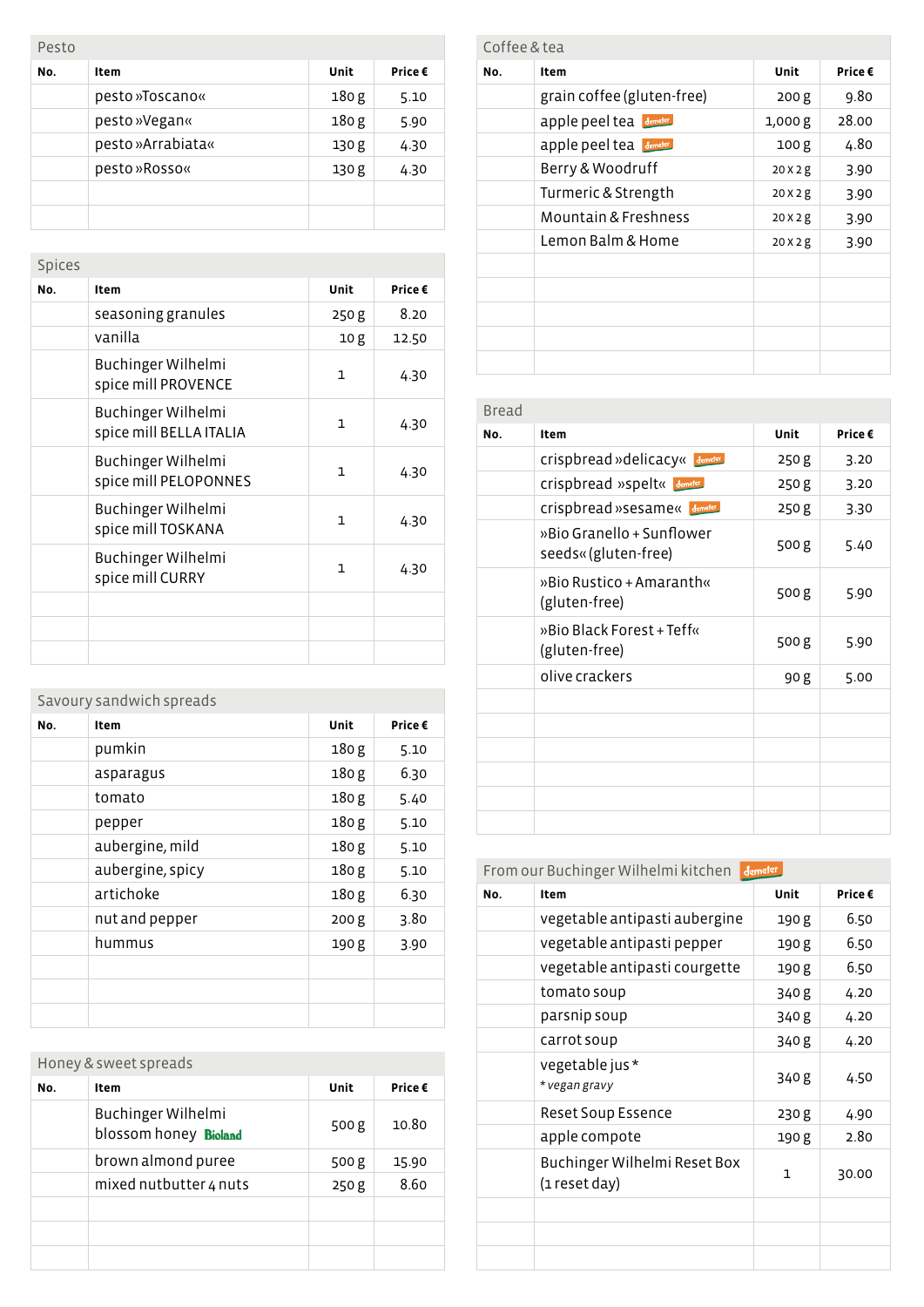#### KITCHEN UTENSILS

Grain mills & flakers

| No. | Item                               | Unit | Price € |
|-----|------------------------------------|------|---------|
|     | grain mill »Cerealo«               | 1.   | 269.00  |
|     | hand crank grain flaker<br>»Campo« | 1.   | 169.00  |
|     |                                    |      |         |

| <b>Blenders</b> |                                    |      |         |
|-----------------|------------------------------------|------|---------|
| No.             | Item                               | Unit | Price € |
|                 | personal blender P410              | 1    | 149.00  |
|                 | »Vitamix« ASCENT A2300i<br>blender | 1    | 599.00  |
|                 |                                    |      |         |
|                 |                                    |      |         |

| Juicer |                          |      |        |
|--------|--------------------------|------|--------|
| No.    | Item                     | Unit | Price€ |
|        | »Kuvings« EVO 820 juicer |      | 599.00 |
|        |                          |      |        |

## Vegetable slicers & utensils

| No. | Item                                       | Unit | Price € |
|-----|--------------------------------------------|------|---------|
|     | Combi Chef, stainless steel,<br>and holder | 1    | 69.90   |
|     | vegetable slicer V5 and holder             | 1    | 59.90   |
|     | grater for raw food                        | 1    | 19.90   |
|     | swiss hash-brown grater                    | 1    | 18.90   |
|     | curly grater                               | 1    | 16.90   |
|     | serrated cutter                            | 1    | 19.90   |
|     | multi-purpose grater                       | 1    | 18.90   |
|     | fruit or vegetable holder                  | 1    | 9.90    |
|     | »Multimaker»<br>slice and serve bowl       | 1    | 34.90   |
|     |                                            |      |         |
|     |                                            |      |         |
|     |                                            |      |         |

| Pans |                                              |      |         |
|------|----------------------------------------------|------|---------|
| No.  | Item                                         | Unit | Price € |
|      | pan »Spring«<br>VULCANO Intense Pro, Ø 20 cm | 1    | 89.00   |
|      | pan »Spring«<br>VULCANO Intense Pro, Ø 24 cm | 1    | 99.00   |
|      | pan »Spring«<br>VULCANO Intense Pro, Ø 28 cm | 1    | 129.00  |
|      |                                              |      |         |
|      |                                              |      |         |
|      |                                              |      |         |
|      |                                              |      |         |

| Casseroles |                                                                                   |              |         |
|------------|-----------------------------------------------------------------------------------|--------------|---------|
| No.        | Item                                                                              | Unit         | Price € |
|            | casserole with lid »Spring«<br>Fusion2+, Ø 16 cm                                  | $\mathbf{1}$ | 109.00  |
|            | casserole with lid »Spring«<br>Fusion2+, Ø 20 cm                                  | $\mathbf{1}$ | 149.00  |
|            | casserole with lid »Spring«<br>Fusion2+, Ø 24 cm                                  | $\mathbf{1}$ | 179.00  |
|            | sauteuse »Spring«<br>Fusion2+, Ø 20 cm                                            | $\mathbf{1}$ | 109.00  |
|            | steamer insert »Spring«<br>Brigade, suitable for pot sizes<br>$Ø$ 16 cm and 20 cm | $\mathbf{1}$ | 59.90   |
|            |                                                                                   |              |         |
|            |                                                                                   |              |         |
|            |                                                                                   |              |         |
|            |                                                                                   |              |         |
|            |                                                                                   |              |         |
|            |                                                                                   |              |         |

## Useful equipment

| No. | Item                           | Unit         | Price $\boldsymbol{\epsilon}$ |
|-----|--------------------------------|--------------|-------------------------------|
|     | sprouting jar                  | $\mathbf 1$  | 29.90                         |
|     | soufflé mould, stainless steel | $\mathbf{1}$ | 7.20                          |
|     | rice ring                      | $\mathbf 1$  | 17.30                         |
|     |                                |              |                               |
|     |                                |              |                               |
|     |                                |              |                               |
|     |                                |              |                               |
|     |                                |              |                               |
|     |                                |              |                               |
|     |                                |              |                               |
|     |                                |              |                               |
|     |                                |              |                               |
|     |                                |              |                               |
|     |                                |              |                               |
|     |                                |              |                               |
|     |                                |              |                               |
|     |                                |              |                               |
|     |                                |              |                               |
|     |                                |              |                               |
|     |                                |              |                               |
|     |                                |              |                               |
|     |                                |              |                               |
|     |                                |              |                               |
|     |                                |              |                               |
|     |                                |              |                               |
|     |                                |              |                               |
|     |                                |              |                               |